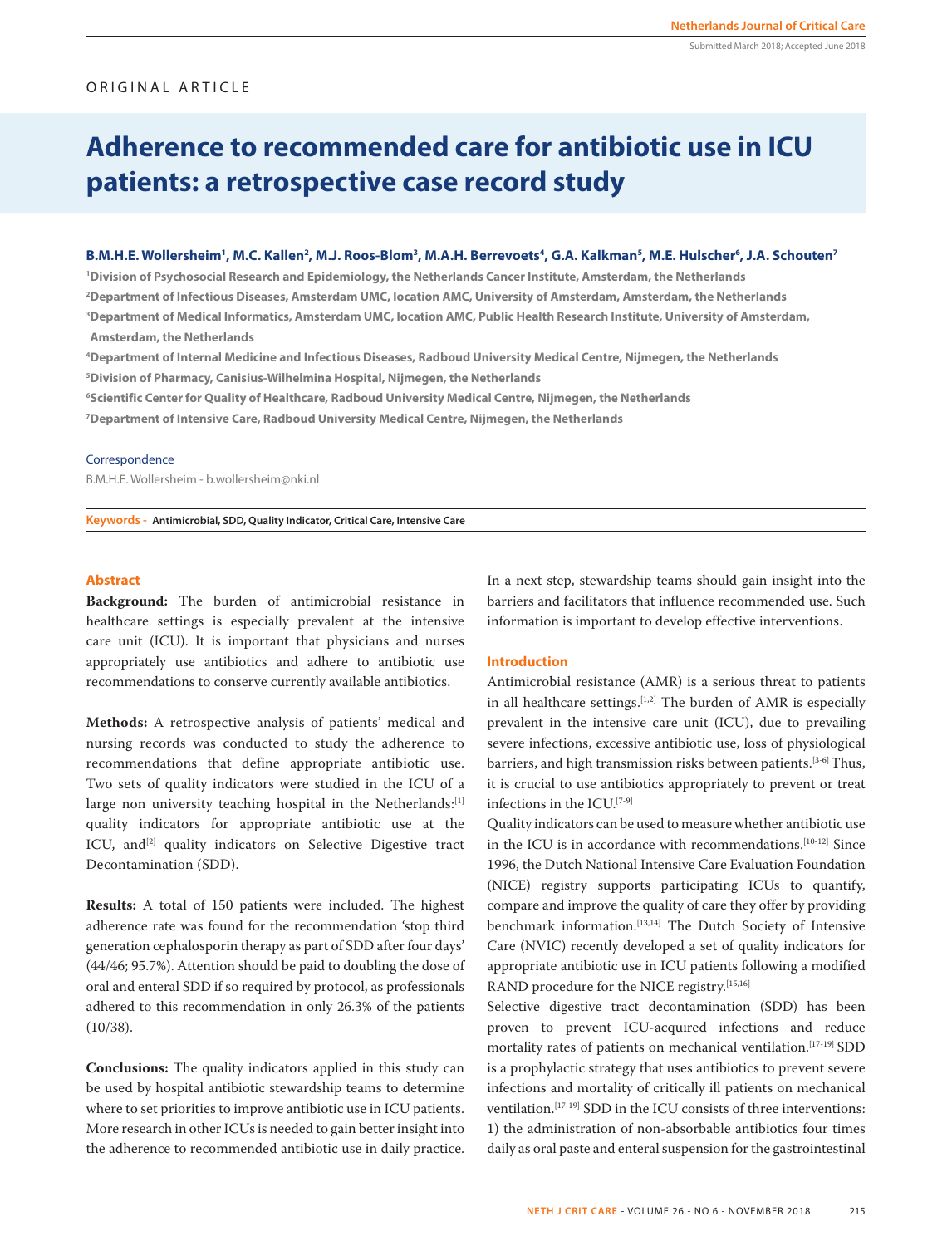Antibiotic use in the ICU

tract, 2) the administration of a third-generation cephalosporin therapy in an IV formulation (ceftriaxone or cefotaxime) for a maximum of four days, and 3) the performance of twice weekly surveillance cultures of the throat, perineum, and respiratory tract in order to monitor its effectiveness.[20,21] The Dutch Working Party on Antibiotic Policy (SWAB) guideline recommends to closely monitor SDD in ICUs.[22]

It is unclear to what extent ICUs comply with the quality indicators for antibiotic use developed by the NVIC and SWAB. Therefore, this study aims to measure the adherence of physicians and nurses to antibiotic use recommendations in ICU patients.

### **Materials and methods**

### *Setting*

This study was performed in one non-university teaching hospital located in Nijmegen, the Netherlands. This teaching hospital is part of the 27 top clinical hospitals of the Netherlands and hosts 600 beds. The ICU has a capacity of 14 beds. In 2015, the median length of stay (LOS) in the ICU was 1.6 days, the median duration of mechanical ventilation was 1.2 days, the percentage of ICU re-admissions was 4.8%, and the overall crude mortality rate of patients admitted to the ICU was 7.5%. These numbers are similar to those of a group of comparable ICUs in the Netherlands: in 2015 the median LOS was 1.2 days, the median duration of mechanical ventilation was 1.2 days, the national percentage of readmissions was 5.2%, and the mortality rate was 9.5%.

### *Patient study population*

Patients were included if they were admitted to the ICU and if they fulfilled one of the following two inclusion criteria: patients with a clinically suspected or confirmed infection requiring antibiotic therapy and patients on mechanical ventilation (likely for more than 48 hours) and –thus– requiring SDD. This resulted in three groups: patients with only a suspected or confirmed infection, patients with a suspected or confirmed infection and receiving SDD, and non-infected patients receiving only SDD. Patients already receiving antibiotics before entering the ICU were included if the antibiotic therapy was started within 24 hours before ICU admission and was continued during the ICU stay.

### *Quality indicators and data collection*

There are five NICE and six SWAB quality indicators that define appropriate antibiotic use in ICU patients, described in detail in *table 1*. To obtain a representative sample of patients, retrospective consecutive sampling was performed between January 2016 and April 2017. NICE indicator 1 'quantitative antibiotic use' was defined as days of therapy: total amount of days of therapy in an ICU per 100 patient-days or 100 admissions to an ICU (*table 1*). To assess NICE indicator 1 ('quantitative antibiotic use', see *table 1*), we used crude hospital pharmacy data from January 2013 until January 2017.

The adherence to the remaining recommendations for antibiotic use was measured with quality indicators using a specifically developed algorithm. All data to compute the quality indicators were extracted in a uniform way and entered into a database anonymously. For each patient the date and time of administration of antibiotic therapy, blood cultures, blood concentration levels, surveillance and colonisation cultures and the administration of oral paste and enteral suspension were collected. Further, information on several baseline demographics for the patients was extracted: gender, age, LOS, mortality rate, reason for admission, and the Acute Physiology And Chronic Health Evaluation (APACHE) IV score. One researcher (BW) extracted the data from the following three sources: paper-based medical records, paper-based nursing records, and electronic health records (Mirador® medical software).

Prior to data collection, ten medical records were screened to test whether all the necessary data for the developed algorithms were extracted, whereas definitions were adapted if necessary.

# *Observations*

In addition to the analysis of patient records, 30 live observations were performed over a period of two weeks by two researchers (JS and BW). These observations were performed, because the algorithm evaluating the administration of SDD medication (SWAB indicator 5 and 6) was considered extremely strict. In paper-based nursing records, formally, two signatures are required before each SDD oral paste and each enteral suspension can be regarded as 'administered': the first signature by the attending nurse (when the SDD is prepared) and the second signature by another nurse to double check the type and dose of medication. In the algorithm less than two signatures was interpreted as non-adherent to administration of SDD medication, while two signatures were considered as full adherence. Only the signatures were registered in this study and not the actual administration of SDD medication, which could result in under-evaluation of performance. To correct for possible under-evaluation of performance, live observations were performed. Adherence was considered appropriate when nurses adhered to the following four steps: 1) prepare SDD medication, 2) first signature, 3) second signature, and 4) administering SDD medication. Nurses were informed that with the observations the researchers were trying to gain general insight into preparing and administering procedures in the ICU, not focused on SDD, which is regularly done by pharmacy personnel.

Patient data were anonymised using a unique code. Only the main researcher (BW) had access to the key of this code. The procedures followed were in accordance with the ethical standards on non-medical-scientific research involving humans and approved by the Ethics Committee at the hospital.

### *Data analysis*

We performed descriptive analyses. Adherence to recommen-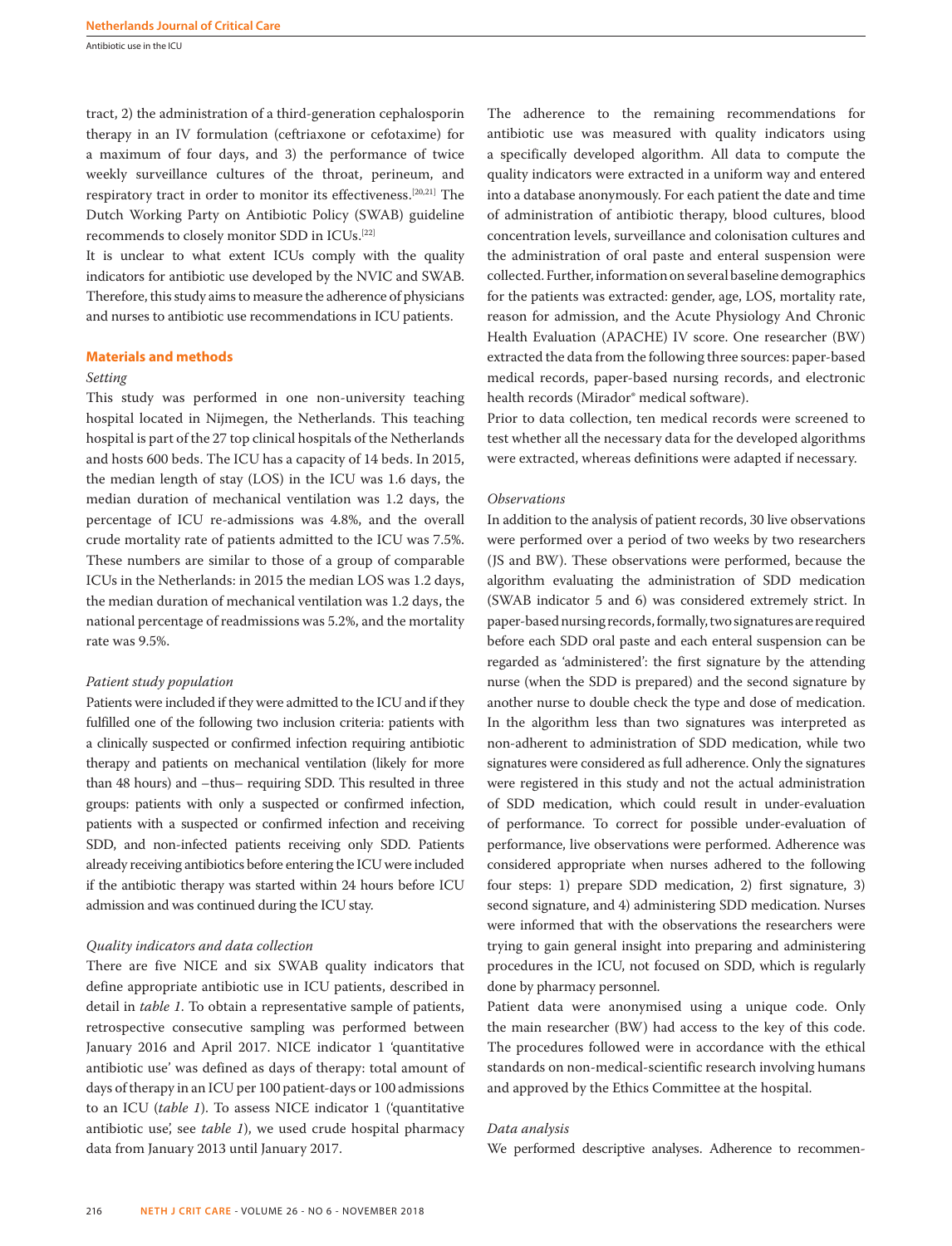# **Table 1.** Quality indicators

| <b>Quality indicators</b>                                                              | <b>Definition</b>                                                                                                                                                                                                                                                               | <b>Numerator</b>                                                                                                                                                                                                                                                       | <b>Denominator</b>                                                                                                                                                                 | <b>Target value</b>        |
|----------------------------------------------------------------------------------------|---------------------------------------------------------------------------------------------------------------------------------------------------------------------------------------------------------------------------------------------------------------------------------|------------------------------------------------------------------------------------------------------------------------------------------------------------------------------------------------------------------------------------------------------------------------|------------------------------------------------------------------------------------------------------------------------------------------------------------------------------------|----------------------------|
| NICE quality indicators                                                                |                                                                                                                                                                                                                                                                                 |                                                                                                                                                                                                                                                                        |                                                                                                                                                                                    |                            |
| 1) Quantitative<br>antibiotic use                                                      | Total antibiotic use in an ICU expressed in<br>days of therapy (DOT) per 100 patient-days<br>or per 100 admissions, whereas one DOT re-<br>presents the administration of a single agent<br>on a given day regardless of the number of<br>doses administered or dosage strength | Total amount of days of therapy (DOT) in<br>an ICU                                                                                                                                                                                                                     | 100 patient-days or 100 admissi-<br>ons in an ICU                                                                                                                                  | As low as<br>possible      |
| 2) Perform blood<br>cultures at the start of<br>antibiotic therapy                     | Percentage of patients in whom at least<br>two sets of blood cultures were performed<br>before or at the start of empiric, systematic<br>therapy in an ICU                                                                                                                      | Number of patients in whom at least two<br>sets of blood cultures were performed 24<br>hours before until 24 hours after systematic<br>antibiotic therapy was started in an ICU                                                                                        | Total number of patients who<br>started systemic antibiotic<br>therapy in an ICU                                                                                                   | 100%                       |
| 3) Determine blood<br>levels in time when<br>TDM is indicated                          | Percentage of patients in whom blood levels Number of patients in whom blood levels<br>were determined in time (within 48 hours)<br>when TDM was indicated in an ICU, whereas<br>an indication for TDM (vancomycin, aminog-<br>lycoside or voriconazole)                        | were determined within 48 hours after the<br>start of antibiotic therapy (vancomycin, ami-<br>noglycoside or voriconazole) in an ICU                                                                                                                                   | Total number of patients who<br>received antibiotic therapy<br>(vancomycin, aminoglycoside<br>or voriconazole) for at least 48<br>hours and in whom TDM was<br>indicated in an ICU | 100%                       |
| 4) Obtain surveillance<br>cultures when SDD is<br>applied                              | Percentage of patients in whom at least one<br>surveillance culture was obtained of the<br>throat, perineum, and respiratory tract on<br>resistant gram-negative bacteria if SDD had<br>been applied in an ICU                                                                  | Number of patients in whom at least one<br>surveillance culture was obtained from the<br>throat, perineum, and respiratory tract when ICU<br>SDD was applied in an ICU                                                                                                 | Total number of patients in<br>whom SDD was applied in an                                                                                                                          | 100%                       |
| 5) Number of annual<br>meetings on resistance<br>rates and trends                      | Number of annual face-to-face meetings<br>between ICU staff and microbiology staff, in<br>which the resistance rates and trends in an<br>ICU population are discussed                                                                                                           |                                                                                                                                                                                                                                                                        |                                                                                                                                                                                    | At least twice<br>per year |
| SWAB quality indicators (source Guideline SDD)                                         |                                                                                                                                                                                                                                                                                 |                                                                                                                                                                                                                                                                        |                                                                                                                                                                                    |                            |
| 1) Obtain colonisation<br>cultures in time                                             | Percentage of patients in whom the first<br>colonisation cultures were obtained of the<br>throat, perineum, and respiratory tract on<br>gram-negative bacteria within 48 hours after<br>the start of mechanical ventilation in an ICU                                           | Total number of patients in whom coloni-<br>sation cultures were obtained of the throat,<br>perineum, and respiratory tract on gram-ne-<br>gative bacteria within 48 hours after the start<br>of mechanical ventilation in an ICU                                      | Total number of patients in<br>whom SDD was applied in an<br>ICU                                                                                                                   | 100%                       |
| 2) Obtain two<br>colonisation cultures<br>per week                                     | Percentage of patients in whom at least two<br>sets of colonisation cultures were obtained per<br>week of the throat, perineum, and respiratory<br>tract on gram-negative bacteria during an<br>episode of mechanical ventilation in an ICU                                     | Total number of patients in whom at least two<br>sets of colonisation cultures were obtained per<br>week of the throat, perineum, and respiratory<br>tract on gram-negative bacteria during an<br>episode of mechanical ventilation in an ICU                          | Total number of patients in<br>whom SDD was applied in an<br>ICU                                                                                                                   | 100%                       |
| 3) Doubling of SDD<br>dose if required by<br>protocol                                  | Percentage of patients in whom the dose<br>of SDD was doubled when one of the colo-<br>nisation cultures of the throat, perineum or<br>respiratory tract grows gram negative mi-<br>croorganisms after the second colonisation<br>culture in an ICU                             | Total number of patients in whom the<br>dose of SDD was doubled when one of the<br>colonisation cultures of the throat, perineum<br>or respiratory tract grows gram negative<br>microorganisms (Enterobacteriaceae) after<br>the second colonisation culture in an ICU | Total number of patients in<br>whom SDD was applied in an<br>ICU and where the colonisation<br>cultures grows gram negative<br>microorganisms (Enterobacte-<br>riaceae)            | 100%                       |
| 4) Stop third-generation<br>cephalosporin therapy<br>as part of SDD after<br>four days | Percentage of patients in whom third-gene-<br>ration cephalosporin therapy as part of SDD<br>(ceftriaxone or cefotaxime) was stopped<br>after four days                                                                                                                         | Total number of patients in whom third-ge-<br>neration cephalosporin therapy as part of<br>SDD (ceftriaxone or cefotaxime) was stopped cephalosporin therapy as part of<br>after four days during ICU admission                                                        | Total number of patients who<br>received third-generation<br>SDD (ceftriaxone or cefotaxime)<br>in an ICU                                                                          | 100%                       |
| 5) Appropriate<br>administration of oral<br>SDD paste                                  | Percentage of patients in whom oral SDD<br>was given four times daily during an episo-<br>de of mechanical ventilation when SDD was<br>applied in an ICU                                                                                                                        | Total number of patients in whom oral SDD<br>was given four times daily during an episode<br>of mechanical ventilation in an ICU                                                                                                                                       | Total number of patients in<br>whom SDD was applied in an<br>ICU                                                                                                                   | 100%                       |
| 6) Appropriate<br>administration of<br>enteral SDD                                     | Percentage of patients in whom enteral SDD<br>was given four times daily during an episo-<br>de of mechanical ventilation when SDD was<br>applied in an ICU                                                                                                                     | Total number of patients in whom enteral<br>SDD was given four times daily during an<br>episode of mechanical ventilation in an ICU                                                                                                                                    | Total number of patients in<br>whom SDD was applied in an<br>ICU                                                                                                                   | 100%                       |

dations for antibiotic use was expressed as a percentage of compliance: the number of patients for whom the recommendation was complied with (n) divided by the total number of patients for whom the recommendation was applicable (N) \* 100. The recommendations for antibiotic use do not apply to all included patients, resulting in varying sample sizes (e.g. only a few patients in this study had an indication for therapeutic drug monitoring (TDM)). NICE quality indicator 1 'quantitative antibiotic use' was measured for all patients admitted to the ICU receiving antibiotic therapy in the ICU over one year. The indicator was expressed in days of therapy per 100 patient-days and per 100 admissions. We performed all analyses using SPSS V.20.0.

# **Results**

# *Patient population*

We included 150 retrospectively collected patient records based on the inclusion criteria *(figure 1)*. The total study population consisted of three groups: 1) patients with only a suspected or confirmed infection (n=84; 56%, to whom only the NICE quality indicators apply), 2) patients with a suspected or confirmed infection and receiving SDD (n=42; 28%, to whom both sets of quality indicators apply), and 3) non-infected patients receiving only SDD (n=24; 16%, to whom only the SWAB indicators apply). There were no baseline differences between these three groups. Patient characteristics are described in *table 2*.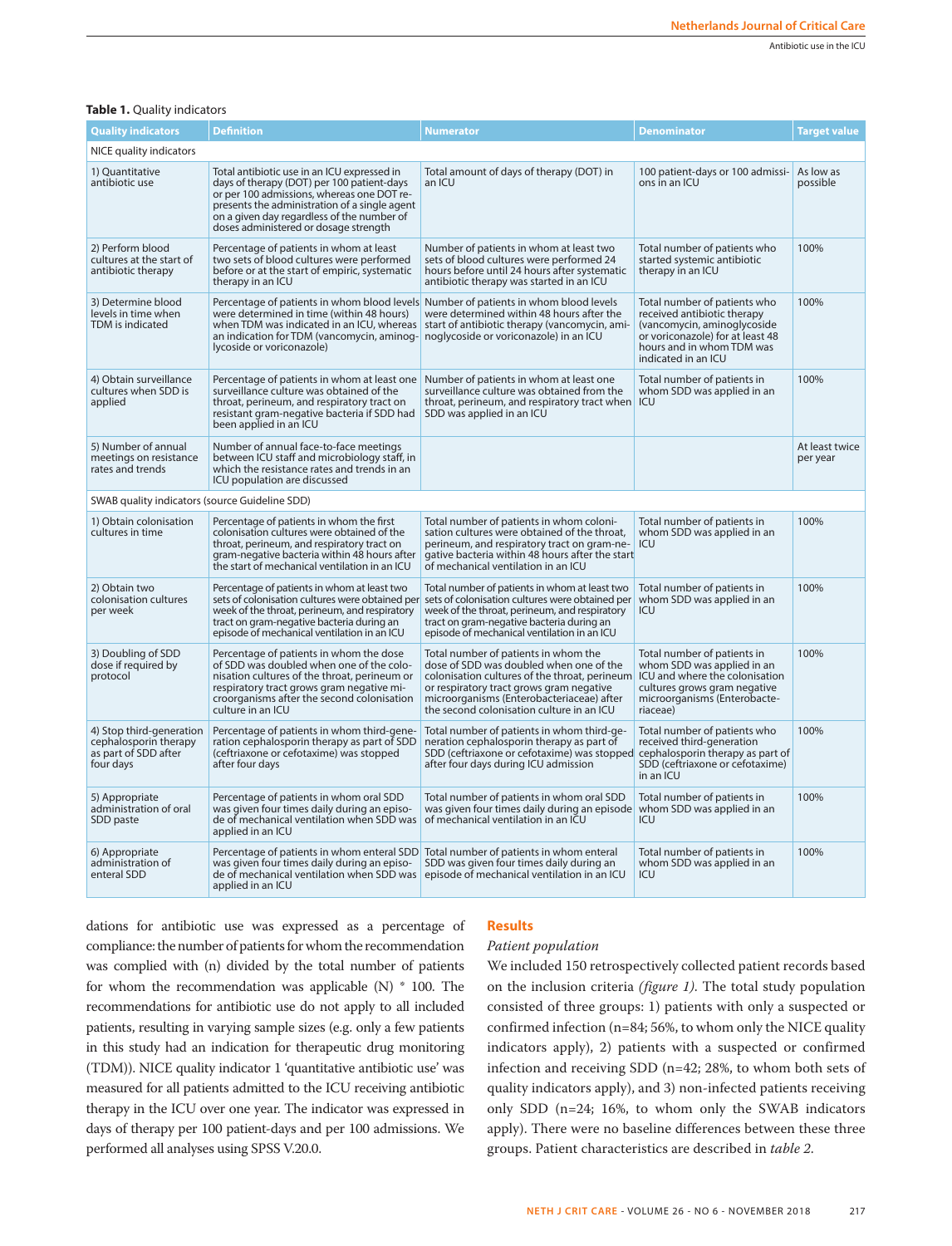Antibiotic use in the ICU



**Figure 1.** Patient selection

### **Table 2.** Baseline characteristics of the patients

| <b>Baseline characteristics</b>         | $n = 150$        |
|-----------------------------------------|------------------|
| Gender, female                          | 58 (38.7)        |
| Age, mean (SD)                          | 67.8 (12.3)      |
| Mechanical ventilation                  | 66 (44)          |
| APACHE IV diagnosis (five most common)  |                  |
| Pneumonia                               | 54 (36)          |
| Abdominal sepsis                        | 32 (21.3)        |
| Renal infection                         | 15(10)           |
| Emphysema/bronchitis                    | 13(8.7)          |
| Cardiovascular disease                  | 11(7.3)          |
| Length of ICU stay, median (range)      | $3.5(0.04-48.7)$ |
| Length of hospital stay, median (range) | 14.5 (0.3-113.3) |
| Mortality rate at ICU                   | 22(14.7)         |
| APACHE IV score, median (range)         | 69 (18-175)      |

Numbers are n (%) unless otherwise indicated. SD = standard deviation

### *Quality indicator scores*

*Table 3* shows the results on quantitative antibiotic use (NICE indicator 1). The adherence to the remaining antibiotic use recommendations is shown in *table 4*.

**Table 3.** Quantitative antibiotic use in the ICU per 100 patient-days and per 100 admissions

| Year                 | <b>DOT</b> (including<br>SSD) | <b>Total</b> | <b>DOT</b> (excluding<br>SSD) | <b>Total</b> |  |  |  |
|----------------------|-------------------------------|--------------|-------------------------------|--------------|--|--|--|
| Per 100 patient-days |                               |              |                               |              |  |  |  |
| 2016                 | 7338/3562 *100                | 206          | 3662/3562 *100                | 102.8        |  |  |  |
| 2015                 | 8635/3927 *100                | 219.9        | 4067/3927 *100                | 103.6        |  |  |  |
| 2014                 | 7944/3998 *100                | 198.7        | 3867/3998 *100                | 96.7         |  |  |  |
| 2013                 | 7916/3367 *100                | 235.1        | 4017/3367 *100                | 119.3        |  |  |  |
| Per 100 admissions   |                               |              |                               |              |  |  |  |
| 2016                 | 7338/982 *100                 | 747.3        | 3662/982 *100                 | 372.9        |  |  |  |
| 2015                 | 8635/982 *100                 | 879.3        | 4067/982 *100                 | 414.2        |  |  |  |
| 2014                 | 7944/994 *100                 | 799.2        | 3867/994 *100                 | 389          |  |  |  |
| 2013                 | 7916/594 *100                 | 1332.7       | 4017/594 *100                 | 676.3        |  |  |  |

The ICU and Medium Care were merged in 2014. DOT = days of therapy; SSD = selective digestive tract decontamination

### **Table 4.** Adherence to antibiotic use recommendations

| <b>NICE quality indicators</b>                                                   | n/N                 | <b>Adherence, %</b> |
|----------------------------------------------------------------------------------|---------------------|---------------------|
| 2) Perform blood cultures at the start of<br>antibiotic therapy                  | 95/126              | 75.4                |
| 3) Determine blood levels in time when<br>TDM is indicated                       | 08/11               | 72.7                |
| 4) Obtain surveillance cultures when<br>SDD is applied                           | 61/66               | 92.4                |
| 5) Number of annual meetings on<br>resistance rates and trends                   | 4 meetings per year |                     |
| <b>SWAB quality indicators</b>                                                   | n/N                 | Adherence, %        |
| 1) Obtain colonisation cultures in time                                          | 59/66               | 89.4                |
| 2) Obtain two colonisation cultures per<br>week                                  | 44/66               | 66.7                |
| 3) Doubling of SDD dose if required by<br>protocol                               | 10/38               | 26.3                |
| 4) Stop third-generation cephalosporin<br>therapy as part of SDD after four days | 44/46               | 95.7                |
| 5) Administration of oral SDD paste                                              | 33/66               | $50*$               |
| 6) Administration of enteral SDD                                                 | 30/66               | $45.5*$             |

\*Under evaluation of performance. TMD = therapeutic drug monitoring, SDD = selective digestive tract decontamination

### *Adherence scores to antibiotic use recommendations*

In 95 out of 126 patients (75.4%) two sets of blood cultures were performed within 24 hours after admission (NICE indicator 2). In 8 out of 11 patients (72.7%), physicians and nurses determined the blood levels in time when TDM was indicated (NICE indicator 3). For this indicator, only patients receiving vancomycin, aminoglycosides or voriconazole for at least 48 hours were included, resulting in a study sample of 11 patients, where 9 patients received vancomycin and 2 patients received voriconazole.

In 61 out of 66 patients (92.4%) one surveillance culture of the throat, perineum, and respiratory tract was taken when SDD was applied (NICE indicator 4). In 59 out of 66 patients (89.4%) colonisation cultures of the throat, perineum, and respiratory tract were obtained in time, i.e. within 48 hours after start of mechanical ventilation (SWAB indicator 1). In 44 out of 66 patients (66.7%) two sets of colonisation cultures of the throat, perineum and respiratory tract per week were obtained during the entire episode of mechanical ventilation (SWAB indicator 2). The SDD dose was doubled in 10 out of 38 patients (26.3%) when the second colonisation culture of the throat, perineum, or respiratory tract grew gram-negative microorganism (SWAB indicator 3).

Physicians stopped third-generation cephalosporin therapy as part of SDD after four days in 44 out of 46 patients (95.7%) (SWAB indicator 4). For the remaining 4.3%, a valid reason was found for continuing cephalosporin therapy after four days (e.g. an ongoing infection for which targeted therapy with a thirdgeneration cephalosporin was justified).

In 33 out of 66 patients (50%) oral SDD was given four times daily (SWAB indicator 5). In 30 out of 66 patients (45.5%) enteral SDD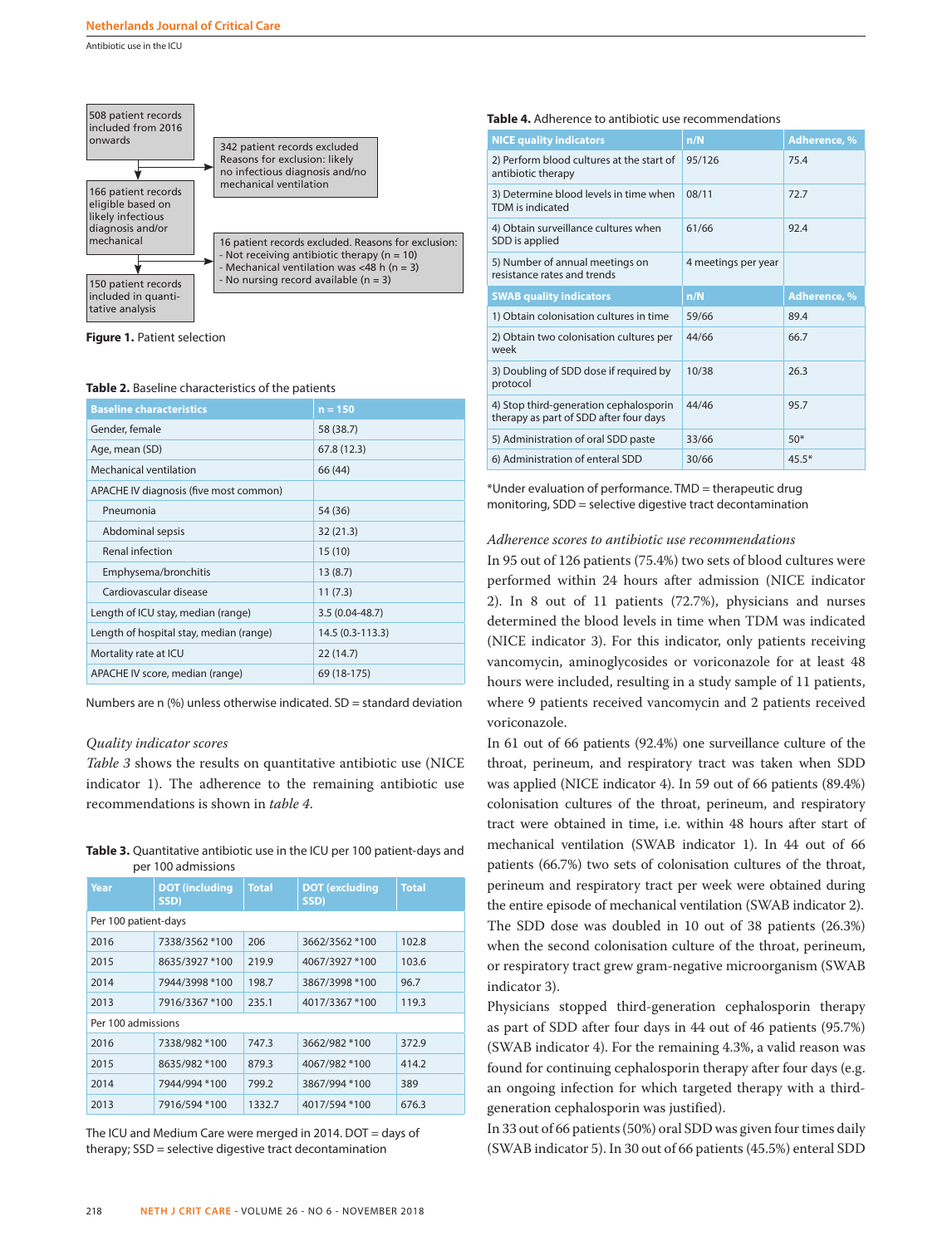was given four times daily (SWAB indicator 6). Adherence to the protocol was consistent throughout the episode of mechanical ventilation. Oral and enteral SDD was mainly forgotten at 24.00 hours, in 85.5% of all oral SDD administrations and in 84.9% of all enteral SDD administrations.

Live observations (n=30) showed that in all patients (100%) the four steps of administering oral and enteral SDD (preparation, first signature, second signature, and administration of SDD) were performed accurately, even if signatures were incomplete.

### **Discussion**

Our study showed that in an ICU of a large teaching hospital, approximately 90% of patients received the recommended antibiotic care for obtaining surveillance cultures when SDD is applied, obtaining colonisation cultures in time, and stopping third-generation cephalosporin therapy as part of SDD after four days (NICE indicator 4, SWAB indicator 1 and 4). Approximately 70% of the patients received the recommended antibiotic care for performing blood cultures at the start of antibiotic therapy, determining blood levels in time when TDM is indicated, and obtaining two colonisation cultures per week (NICE indicator 2 and 3, SWAB indicator 2). Concerning the indicator 'doubling of SDD dose if required by protocol' (SWAB indicator 3), only 26% of the patients received the recommended antibiotic care. Adherence to recommend antibiotic care for the administration of oral SDD paste and enteral SDD was more difficult to interpret (SWAB indicator 5 and 6). Even though the retrospective analysis of patients' medical and nursing records showed that only 50% of the patients received the recommended antibiotic care, the live observations showed full adherence scores (100%). Thus, the rate of administering SDD paste and enteral SDD is probably higher than what is registered in the paper-based nursing records. While trying to explain this by asking ICU nurses, it became clear that nurses do not see the necessity to double-check (putting down a second signature) the administration of oral and enteral SDD since they consider SDD to be 'prophylaxis', not therapy. In addition, there is no specific note of dosage on the SDD package, thus nurses cannot administer a wrong dosage to the patient.

Even if live observations showed full compliance, there is not an exact control of the amount of oral SDD paste administered to oropharyngeal mucosa of the patient. However, it is practically impossible to let another nurse check whether all the paste is applied to the mucosa. It is important to inform nurses about the benefits of administering oral SDD paste and what happens if it is done incompletely. Feedback of repeated positive throat colonisation cultures (with SDD sensitive microorganisms) in daily patient rounds could improve the effectiveness of application practice.

In a Dutch multicentre ICU study compliance to administration of SDD was reported to be 97.5%. This multicentre study found that noncompliance with the SDD medication mostly occurred

at the end of the ICU stay, which was due to the patient's decision to decline the SDD paste.[23] Our study shows that adherence to recommendations in a controlled study setting does not always reflect the application in clinical practice. Especially the application of SDD at night time is vulnerable. This is important as the benefits of SDD on patient outcomes such as the prevention of development of severe infections during ICU stay and even mortality may depend heavily on adherence to these recommendations. Furthermore, the effects of SDD underdosing may influence the gut microbiome in an unfavourable way, possibly selecting antibiotic-resistant Enterobacteriaceae. Therefore, we suggest to optimise SDD application, for example by changing the night administration time from 24.00 to 22.00 hours in selected patients and standardising the amount of oral SDD paste that is administered.

The performance of blood cultures at the start of antibiotic therapy (NICE indicator 2) by physicians and nurses was 75.4% in this study, which is higher than what was measured in previous reports (adherence of 36% and 57%).[24,25] However, these previous studies were performed in a non-ICU setting.<sup>[24,25]</sup> Even though our study was performed in only one hospital, our results suggest that adherence to the recommendation to perform blood cultures at the start of antibiotic therapy is better in patients who are in the ICU than in a non-ICU setting.

In 89.4% of patients colonisation cultures were obtained on admission (SWAB indicator 1) and in 66.7% two sets of colonisation cultures were obtained every week (SWAB indicator 2). This is in line with previous studies, where adherence to obtaining colonisation cultures on admission and twice a week thereafter was 87% for perineum samples and 87% for respiratory tract samples.[23] Nevertheless, in our study most physicians and nurses failed to obtain a colonisation culture of the respiratory tract. In all mechanically ventilated patients these cultures should be easy to collect even if patients do not produce sputum spontaneously.

In order to improve compliance to performance of blood and colonisation cultures, reminders could be added to the electronic patient file. However, it is important to take into consideration the acceptability of yet another reminder in daily nursing practice.

In our study, days of therapy per 100 patient-days was 102.8 in 2016. This is higher than what was measured in a previous Dutch trial, in which days of therapy per 100 patient-days was 84.[26] However, Van Daalen et al. excluded ICU patients in whom antibiotic use is abundant,<sup>[5]</sup> which probably explains the difference in days of therapy per 100 patient-days. In addition, Van Daalen et al. only included those patients who entered the trial, so no fair comparison is possible.

Days of therapy is considered a reliable measure for benchmarking quantity of antimicrobial use with other departments or hospitals and may help to determine where to set priorities to improve antibiotic use. However, since this